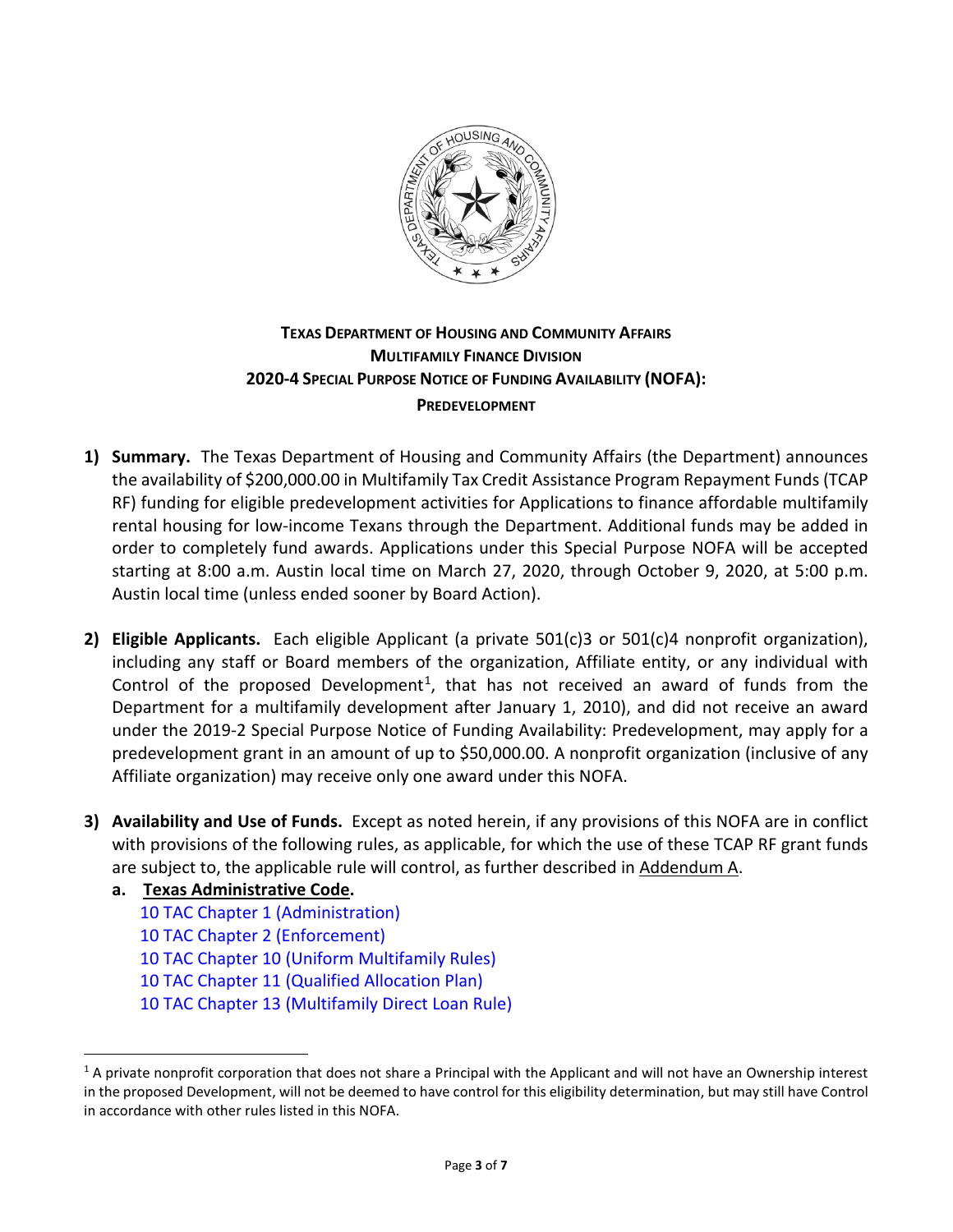### **b. Texas Government Code.**

[Tex. Gov't Code Chapter 2306 \(State Act\)](http://www.statutes.legis.state.tx.us/Docs/GV/htm/GV.2306.htm)

**c. Federal Cross-Cutting Standards.** [Federal Fair Housing Act, 42 U.S.C. 3601-19](https://www.justice.gov/crt/fair-housing-act-2)

# **4) Eligible Costs.**

- **a. Eligible for Reimbursement.** Costs eligible for reimbursement under this NOFA are limited to those which are necessary in order to ultimately submit an Application for Development Funding in accordance with the applicable 10 TAC Chapter 11 or Chapter 13. All costs must be supported by a contract or similar agreement with the third party. Examples of eligible costs include, but are not limited to: costs for Third-Party Reports, accounting fees, architectural and engineering fees, zoning change fees, land surveys, legal fees unrelated to Application preparation, fees related to obtaining site control (e.g. earnest money fees, extension fees), etc.
- **b. Ineligible for Reimbursement.** The Applicant's internal costs of operation are not eligible. Costs for consultants and similar entities to prepare an Application are not eligible. Costs incurred prior to Application Acceptance Period are not eligible.
	- **i. Costs related to Ineligible Development Site.** Additionally, costs related to a Development Site that is ineligible under 10 TAC §11.101 related to Site and Development Requirements and Restrictions are ineligible costs, unless the Department's Governing Board has made a determination of eligibility , or ineligibility is the result of information gained from Third-Party Reports or other work completed under this NOFA. For Neighborhood Risk Factors (10 TAC  $11.101(a)(3)$ ) and any other site requirement or restriction impacting eligibility that an Applicant knows at Application, an Applicant must submit a request for pre-determination prior to or with its Application under this NOFA. If a site requirement or restriction that would make the site or development ineligible is discovered as a result of information gained from Third-Party Reports or other work completed under this NOFA, an Applicant must submit a request for determination before incurring other costs under its award.
	- **ii. Costs related to Non-Conforming Existing Development.** Costs related to an Existing Development that is not able to meet the minimum Development size identified in 10 TAC §11.101(b)(2) are ineligible costs, unless the Department's Governing Board has made a determination of eligibility. An Applicant must submit a waiver request outlining conformance with the Development's Underwriting Rules and Guidelines as described in 10 TAC Chapter 11, Subchapter D.
- **5) Restrictions on Third-Party Reports.** Awardees under this NOFA will be required to receive the Department's explicit written consent to allow Third-Party Reports paid for with funds awarded under this NOFA to be shared with any other public or private financing entities.

# **6) Application Submission Requirements.**

**a. Summary.** Applications under this Special Purpose NOFA will be accepted starting at 8:00 a.m. Austin local time on March 20, 2020, through October 9, 2020, at 5:00 p.m. Austin local time (unless ended sooner by Board Action).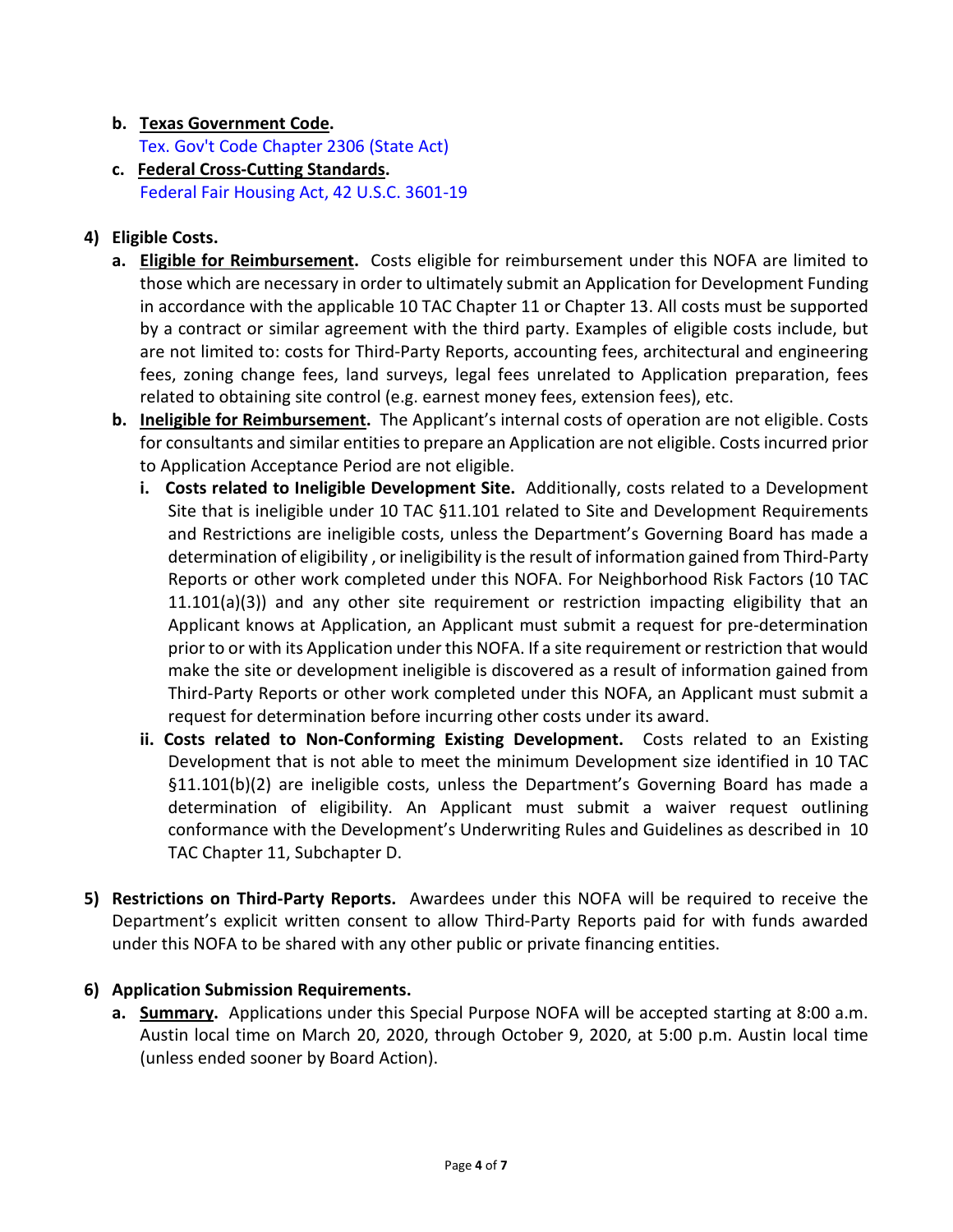- **b. Date of Receipt.** All Applications under this NOFA will be prioritized based on the business day of receipt until 5:00 pm, Austin local time on October 9, 2020 (unless earlier closed by Board action). The earliest date of receipt will be March 27, 2020.
- **c. Tie Breaker.** All Applications with the same date of receipt will be ranked based on the greatest linear distance from the nearest Housing Tax Credit assisted Development that was awarded less than 15 years ago according to the Department's property inventory tab of the Site Demographic Characteristics Report.
- **d. Fees.** Applicants are **not** required to remit a Predevelopment Application fee.
- **e. Required Materials for all Applications under this Special Purpose NOFA.** All Application materials including manuals, NOFAs, program guidelines, and rules will be available on the Department's website at <https://www.tdhca.state.tx.us/multifamily/nofas-rules.htm> and [https://www.tdhca.state.tx.us/multifamily/apply-for-funds.htm.](https://www.tdhca.state.tx.us/multifamily/apply-for-funds.htm) An Application must be on forms provided by the Department, and cannot be altered or modified and must be in final form before submitting them to the Department. Applicant must submit the Application materials as detailed in the Multifamily Predevelopment Procedures Manual (Manual) in effect at the time the Application is submitted. An Application must be uploaded to the Department's secure web transfer server in accordance with 10 TAC §11.201(1)(C). Access to the ServU system is available with this request: [https://www.tdhca.state.tx.us/multifamily/docs/19-](https://www.tdhca.state.tx.us/multifamily/docs/19-ElectronicFilingAgreement.xls) [ElectronicFilingAgreement.xls.](https://www.tdhca.state.tx.us/multifamily/docs/19-ElectronicFilingAgreement.xls)
- **7) Post Award Requirements.** Applicants are strongly encouraged to review the applicable Post-Award Requirements in 10 TAC Chapter 13, as well as the Compliance Monitoring requirements in 10 TAC Chapter 10, Subchapter F.
	- **a. Grant Agreement.** An Applicant awarded under this Special Purpose NOFA will be required to fully execute and adhere to any and all requirements under the 2020 Multifamily Predevelopment Contract and related Certifications. The Contract will have up to an 18 month period to pay for eligible predevelopment costs, and up to an additional six month period to submit draw requests for reimbursement of eligible predevelopment costs. The Contract performance period will be five years (unless extended). If the Applicant (or any Affiliate or assignee) receives an award of credits, bonds, grants, or loan funds for the Site identified in the Contract before the end of the performance period, Applicant will agree to put one TCAP-RF unit on the Development. That TCAP-RF Unit must meet the requirements for HOME-Match, as identified 24 CFR Part 92 and the Department's rules.
	- **b. Draw Funds.** Awarded Applicants may be required to meet additional documentation requirements in order to draw funds, in accordance with Previous Participation results and Contractual conditions.

# **8) Miscellaneous.**

- **a.** This NOFA does not include text of the various applicable regulatory provisions pertinent to the TCAP RF Program. For proper completion of the Application, the Department strongly encourages potential Applicants to review all State and Federal regulations.
- **b.** An award under this NOFA does not constitute a finding of eligibility with regard to Site and Development Requirements and Restrictions under future Department rules.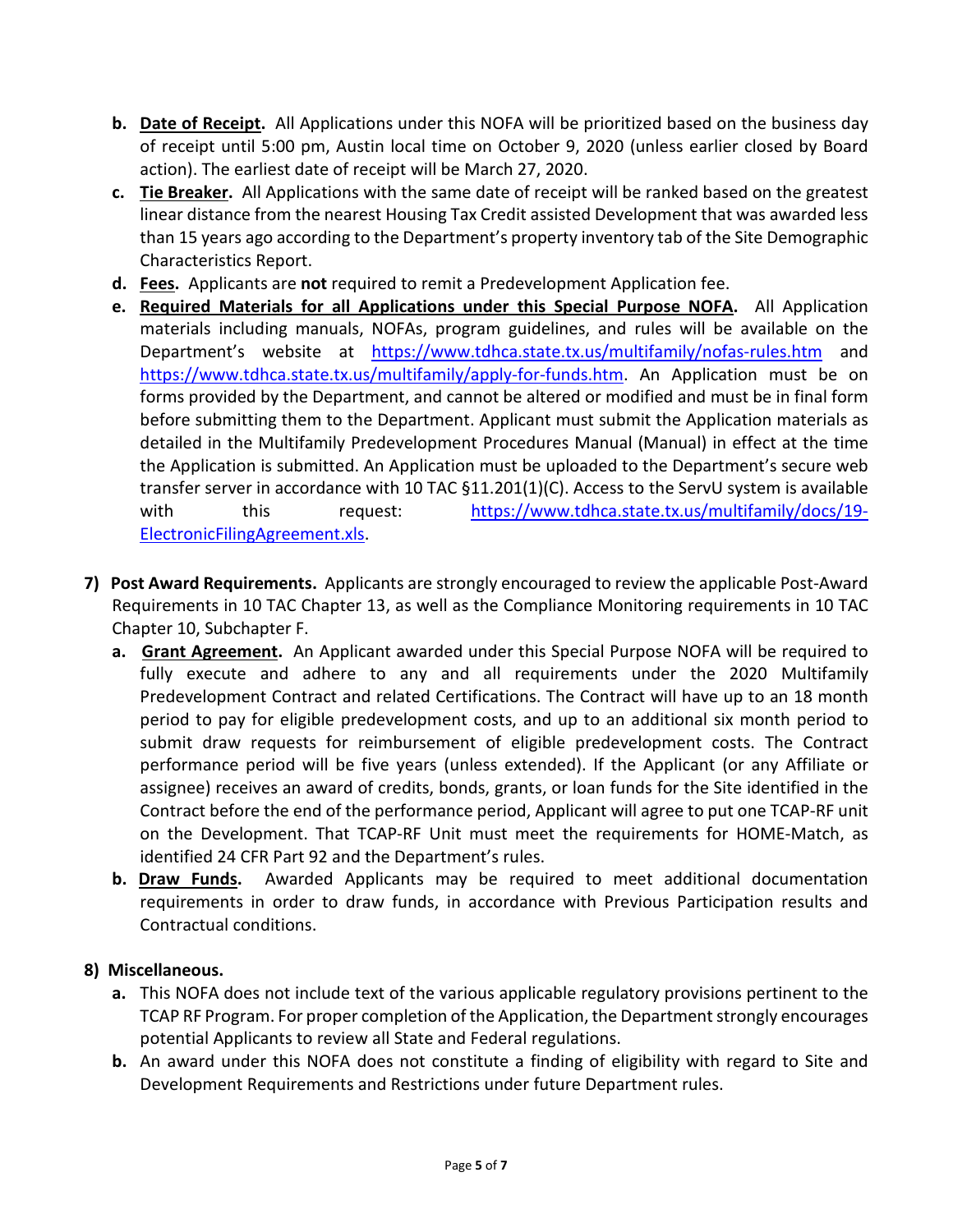- **c.** The Board may on a case-by-case basis, or in whole, waive procedural provisions of this NOFA where such waiver or exception to the provision(s) are warranted and documented, and where such exception is not in violation with any state or federal requirement(s) and the NOFA is open.
- **d.** For questions regarding this Special Purpose NOFA, please contact Alena R. Morgan, Multifamily Direct Loan Policy and Research Specialist, at [alena.morgan@tdhca.state.tx.us](mailto:alena.morgan@tdhca.state.tx.us) or 512-475-2596.